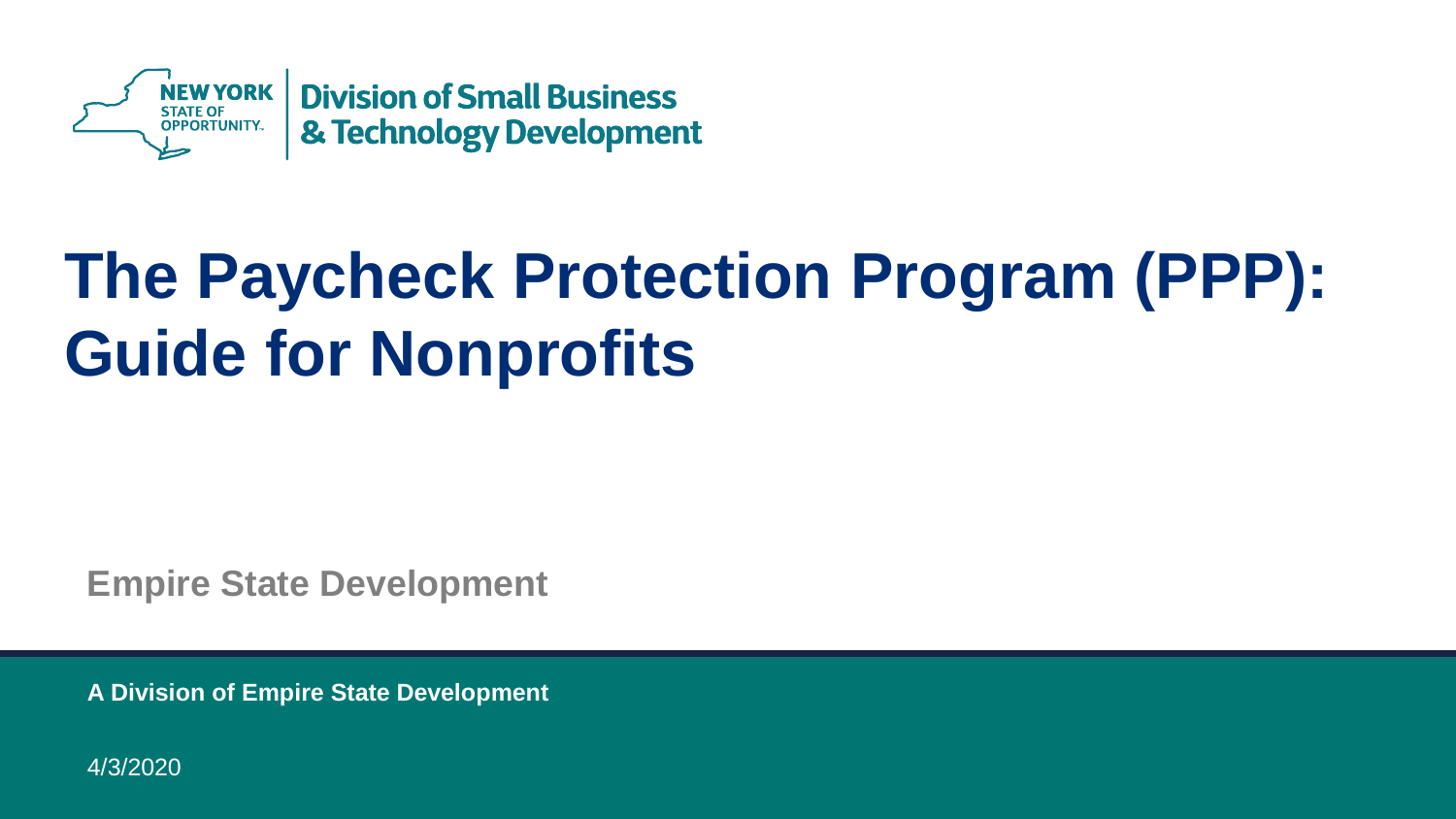### **CARES Act Paycheck Protection Program (PPP) loan funds available to nonprofits and small businesses impacted by COVID-19**

Eligible nonprofits include organizations exempt under section 501(c)(3) and 501(c)(19) of the Internal Revenue Code.

Loan proceeds can be used to pay workers, interest on mortgage obligations and other preexisting debt, rent, health insurance premiums, paid sick or medical leave, utilities, and payroll related costs incurred from February 15, 2020 – June 30, 2020.

Maximum loan value is \$10 million.

*Up to eight weeks of eligible expenses paid from the date of the loan can be forgiven from loan principal if the nonprofit maintains previous staff levels during this emergency.*



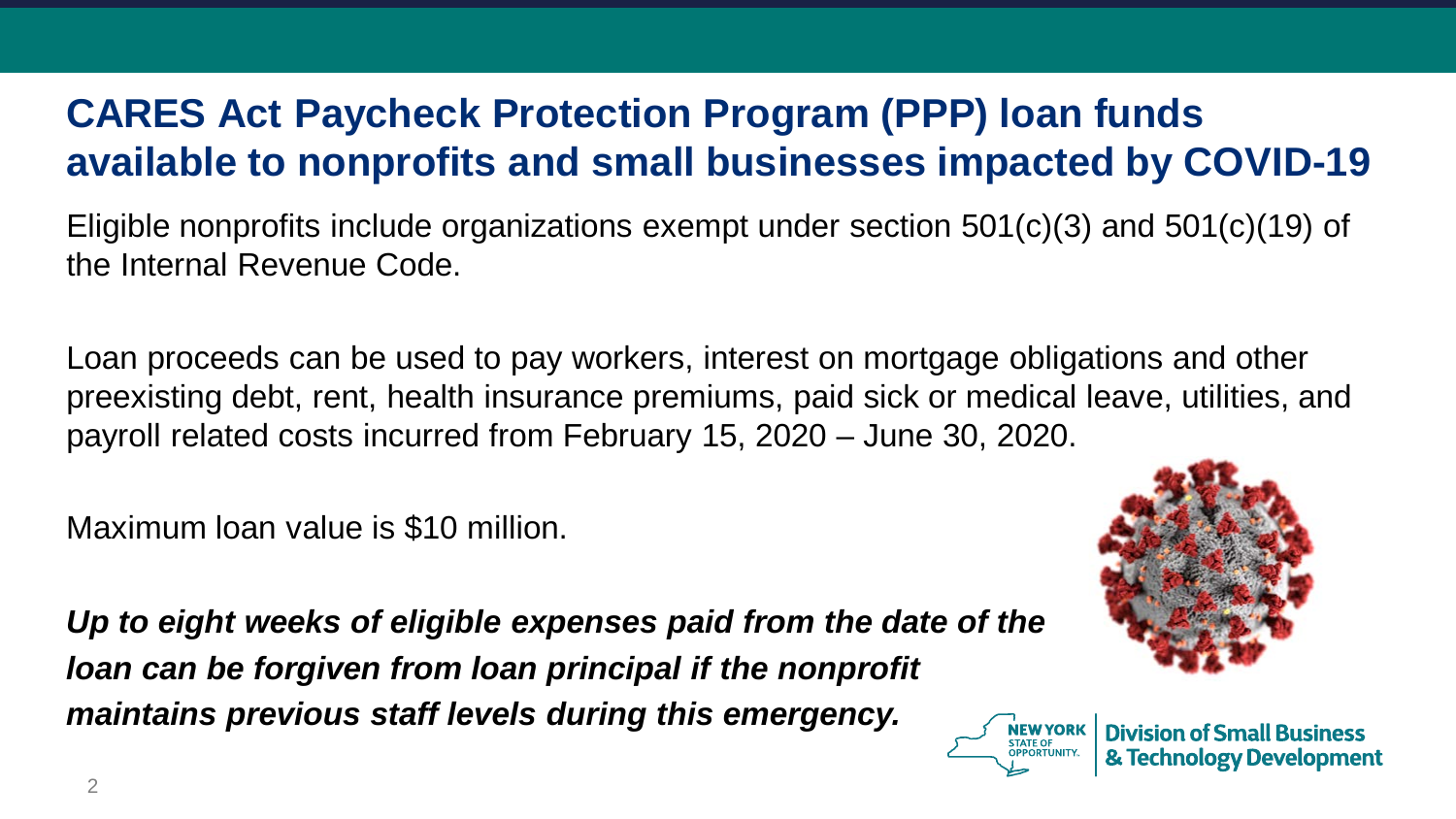## **PPP - BASICS**

- The Paycheck Protection Program **will provide nonprofits with loans that may be partially or fully forgiven** and are 100% federally guaranteed.
- Relies on existing SBA loan programs and lenders and increases funds available for loans, improves loan terms, streamlines borrower requirements, and expands eligible lenders of SBA PPP Loans.
- Loans do not require **collateral or personal guarantees**.
- SBA **"credit elsewhere" test does not apply** to these loans.
- Lenders will be accepting **applications on Friday, April 3.**
- The application form can be accessed here: https://home.treasury.gov/system/files/136/Paycheck-Protection-Program-Application-3-30-2020-v3.pdf

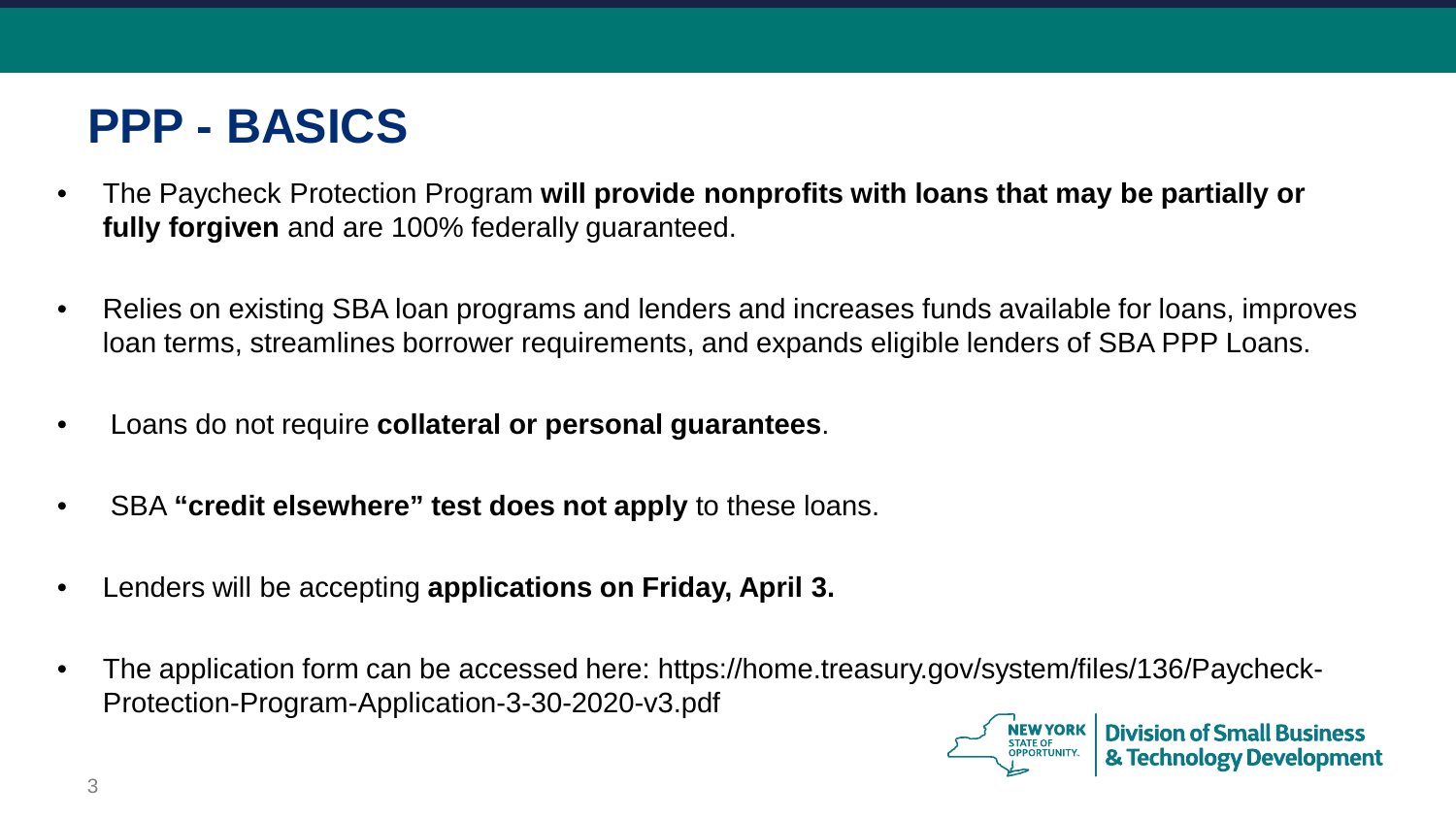# **PPP – Loan Terms**

- Applicants can apply for a loan up to **a maximum of \$10 million**, from participating lenders. **Loan amounts are based on previous payroll and covered cost amounts**. *(2.5x average total monthly "payroll costs" up to \$10 million)*
- **Interest rate is 1%** per annum with term of 2 years.
- There are **no fees for borrowers to apply,** and **no prepayment fees**.
- Loan **repayments will be deferred for six months**.
- Entities **must have been operational by February 15, 2020**, had payroll and paid taxes.
- The **covered loan period** is from **February 15, 2020 to June 30, 2020**.
- If the business has already received an SBA Economic Injury Disaster Loan (EIDL) and chooses to refinance that loan with a PPP Loan, **the outstanding EIDL loan amount can be added to the loan amount**, subject to the \$10 million cap.
- Applicants are eligible to apply until June 30th, 2020.

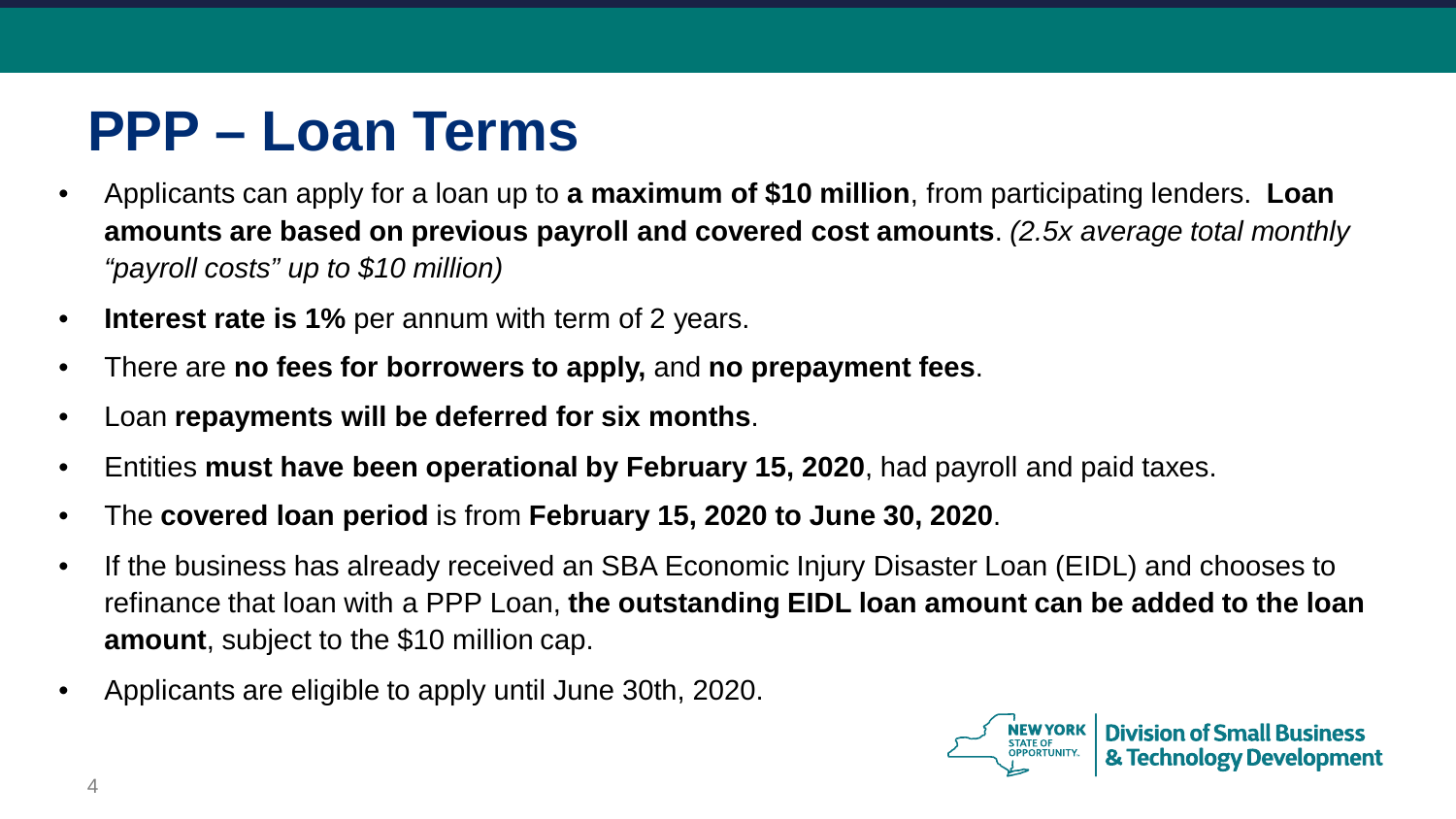# **PPP – Uses**

Borrowers will be **required to make a good faith certification** that the loan proceeds will be used for:

- **Payroll costs**.
- Costs related to the **continuation of group health care benefits** during periods of paid sick, medical, or family leave, and insurance premiums.
- **Business related mortgage interest** payments (not principal), **rent payments**, **utility payments.**
- **Interest on any other business debt obligations** that were incurred prior to February 15, 2020.

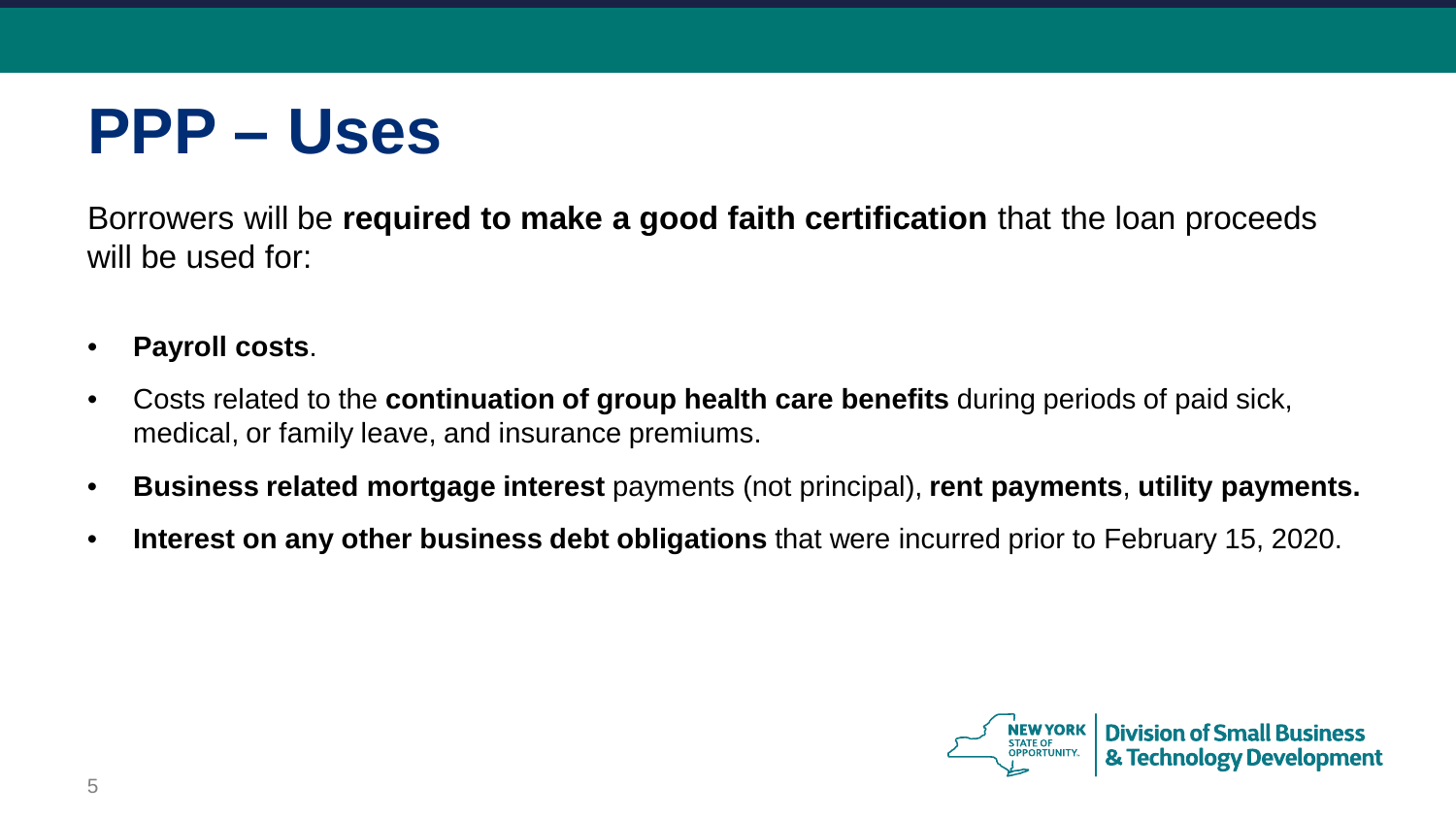## **PPP – Eligible Nonprofits**

- A nonprofit organization exempt under section 501(c)(3) or 501(c)(19) of the Internal Revenue Code that has **500 employees or less.**
	- Includes full-time and part-time staff
	- Organizations whose staff is seasonal can calculate their number of employees based on a February – June 2019 time period
- **Nonprofit organizations** subject to SBA's affiliation standards.

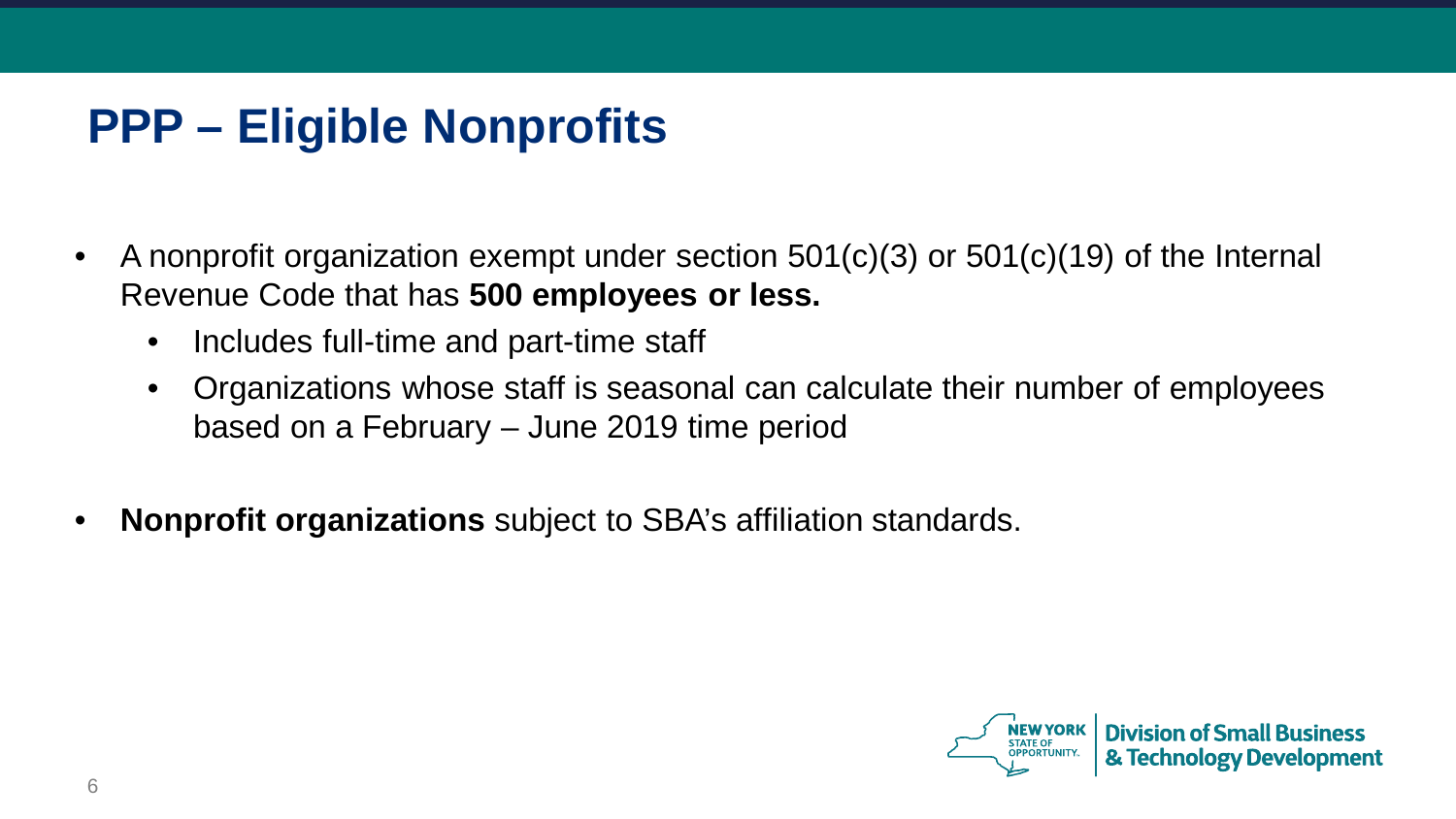## **PPP – Payroll Cost Calculations**

- Payroll costs for businesses include **salaries, wages, cash tips, payments for vacation, parental, family, medical, or sick leave, and group health care benefits**, as well as certain other employment-related expenses.
- Compensation for an individual employee above \$100,000 annually (pro-rated for the period) **is excluded**.
- The **average payroll will be calculated over** (i) **12 months prior to the loan origination**, (ii) for seasonal employers, the period between February 15, 2019 through June 30, 2019 or, at the election of the borrower, March 1, 2019 through June 30, 2019, or (iii) the period between January 1, 2020 and February 29, 2020 for businesses not in operation during the period between February 15, 2019 and June 30, 2019

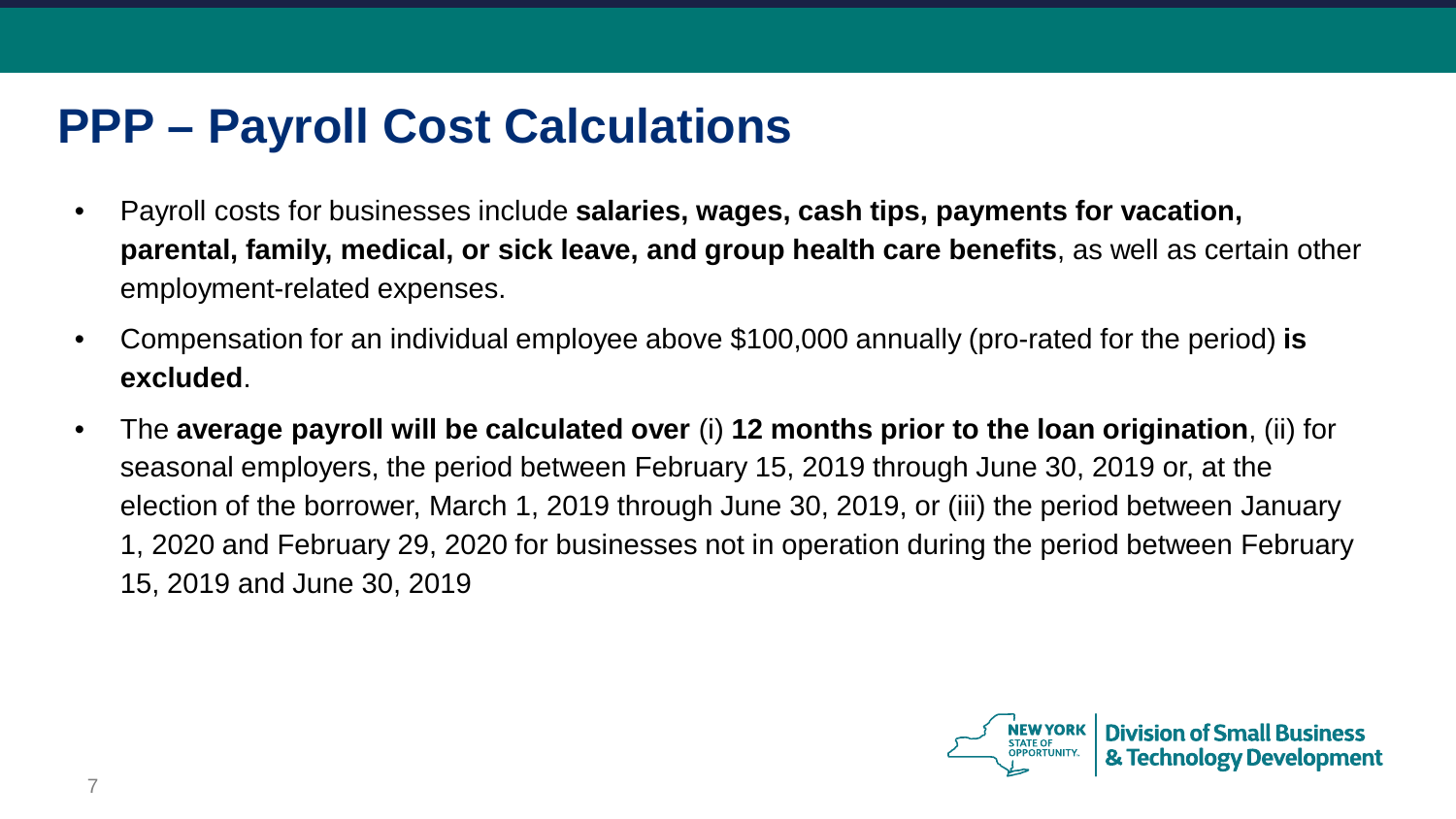# **PPP – Loan Forgiveness**

**The Act establishes that the borrower is eligible for loan forgiveness equal to the amount spent by the borrower during an 8-week period after the origination date of the PPP loan.** 

#### *What can be included in the PPP loan forgiveness amount?*

- **Actual Payroll costs**.
- **Interest payment on a mortgage** that originated prior to February 15, 2020.
- **Interest payment on a debt** that originated prior to February 15, 2020.
- Payment of **rent** on lease that began prior to February 15, 2020.
- Payment on any utility for which service began before February 15, 2020.



*Amounts forgiven may not exceed the principal amount of the loan and accrued interest. Loan proceeds used for any other purposes will NOT be forgiven. Any cancelled indebtedness will not be included in the borrower's taxable income. No more than 25% of non-payroll costs can be forgiven. SBA and U.S. Department of the Treasury will be providing more guidance on loan forgiveness.*

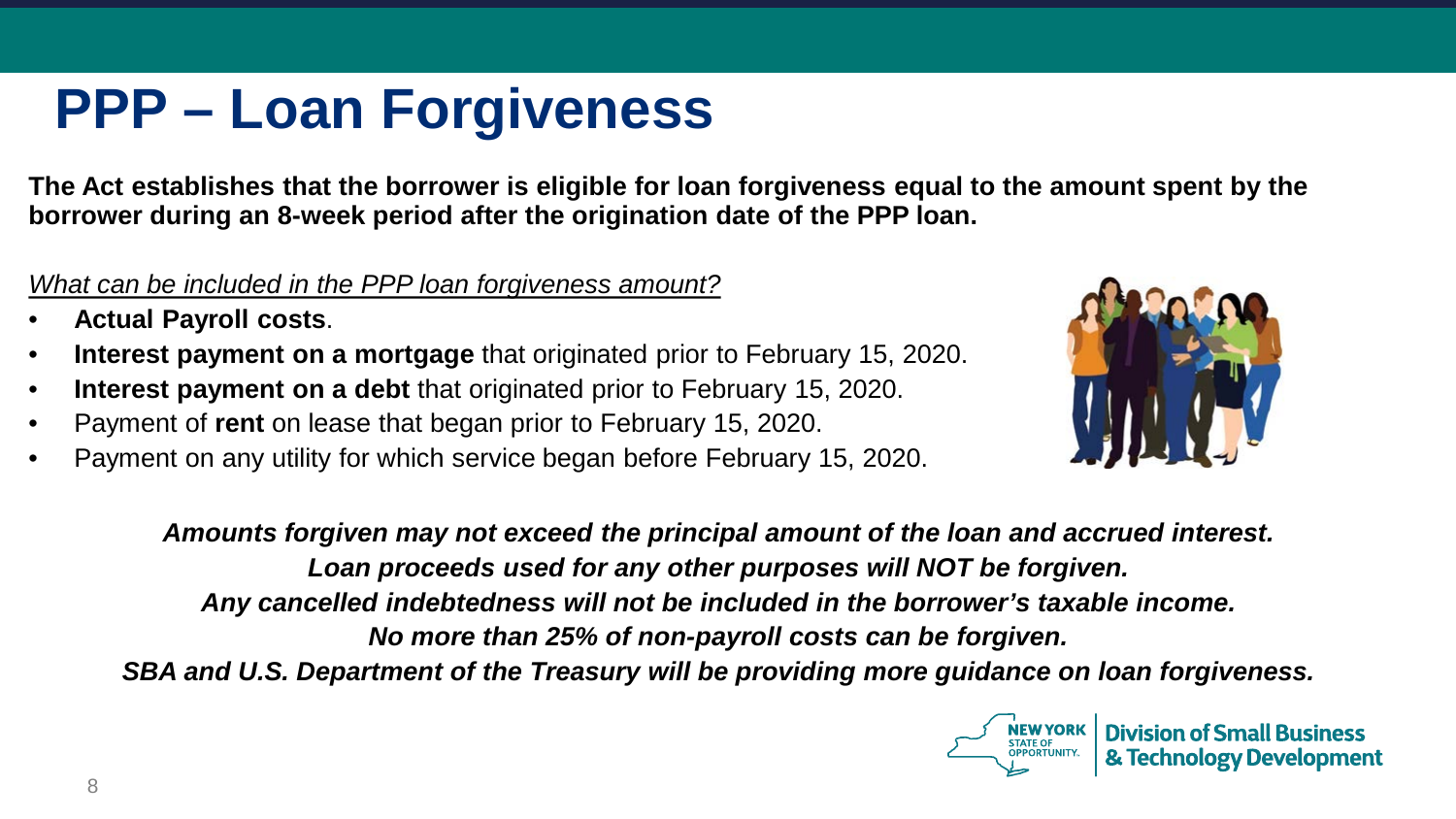### **PPP – Loan Forgiveness (continued)**

### **Primary purpose of PPP is to retain employees, at their current base pay.**

- **If you keep all of your employees, up to 8 weeks of actual payroll related expenses will be forgiven**.
- If you still lay off employees, the forgiveness will be reduced by the percent decrease in the number of employees.
- If your total payroll expenses on workers making less than \$100,000 annually decreases by more than 25 percent, loan forgiveness will be reduced by the same amount.
- **If you have already laid off some employees, you can still be forgiven for the full amount of your payroll cost if you rehire your employees by June 30, 2020.**
- If the full principal of the PPP loan is forgiven, the borrower is not responsible for the interest accrued in the 8-week covered period. Any remainder of the loan that is not forgiven will operate according to the loan terms agreed upon by you and the lender.

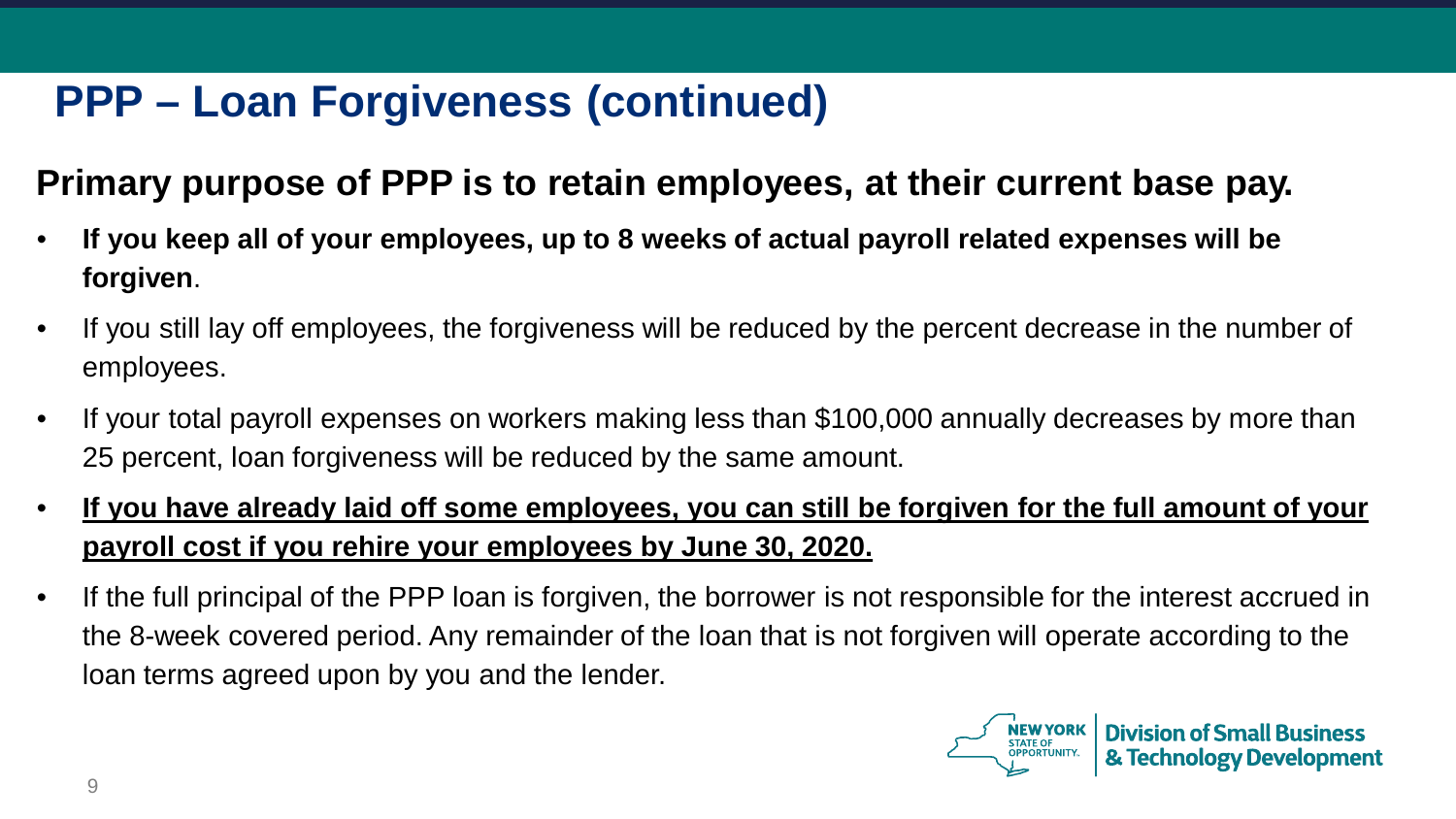# **PPP and SBA EIDL Loans**

**If I have applied for or received an Economic Injury Disaster Loan (EIDL) related to COVID-19 before the Paycheck Protection Program became available, you be able to refinance into a PPP loan.** 

- If you received an EIDL loan related to COVID-19 between January 31, 2020 to April 3, **you would be able to refinance the EIDL into the PPP for loan forgiveness purposes**.
- You cannot take out EIDL and a PPP loans for the same purposes. **Remaining portions of the EIDL, for purposes other than those laid out in loan forgiveness terms for a PPP loan, would remain a loan.**
- **If you took advantage of an emergency EIDL grant award of up to \$10,000, that amount would be subtracted from the amount forgiven under the Paycheck Protection Program.**

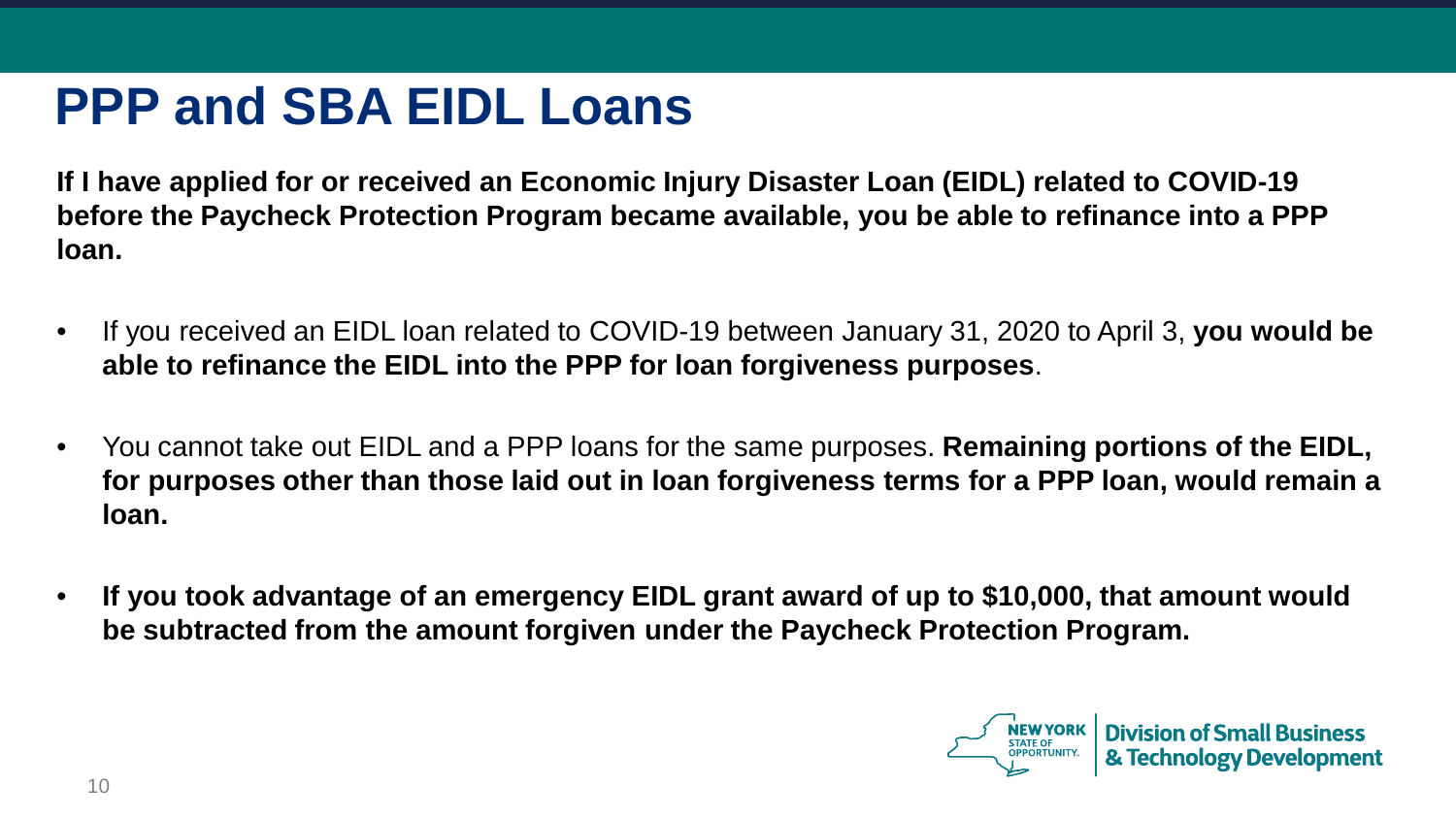### **Start preparing – Collecting Data**

Gather documents that provide proof of payment for allowable expenses under Paycheck Protection Program and be ready to make related certifications for the application:

*For Employers with employees on payroll:*

**Your previous 12 months of payroll and related expenses. All eligible expenses to be accounted for:**

- **Wages**
- Cash tips or equivalent
- Commissions
- Other forms of compensation (note what they are along with amounts)
- Health care benefits
- Insurance
- Payment for vacation, parental, family, medical, or sick leave
- Payment of any retirement benefit
- Payment of state or local tax assessed on the compensation of the employee

*For employers with tipped employees, additional wages paid to those employees:*

• A full list of Employee Names and wages paid

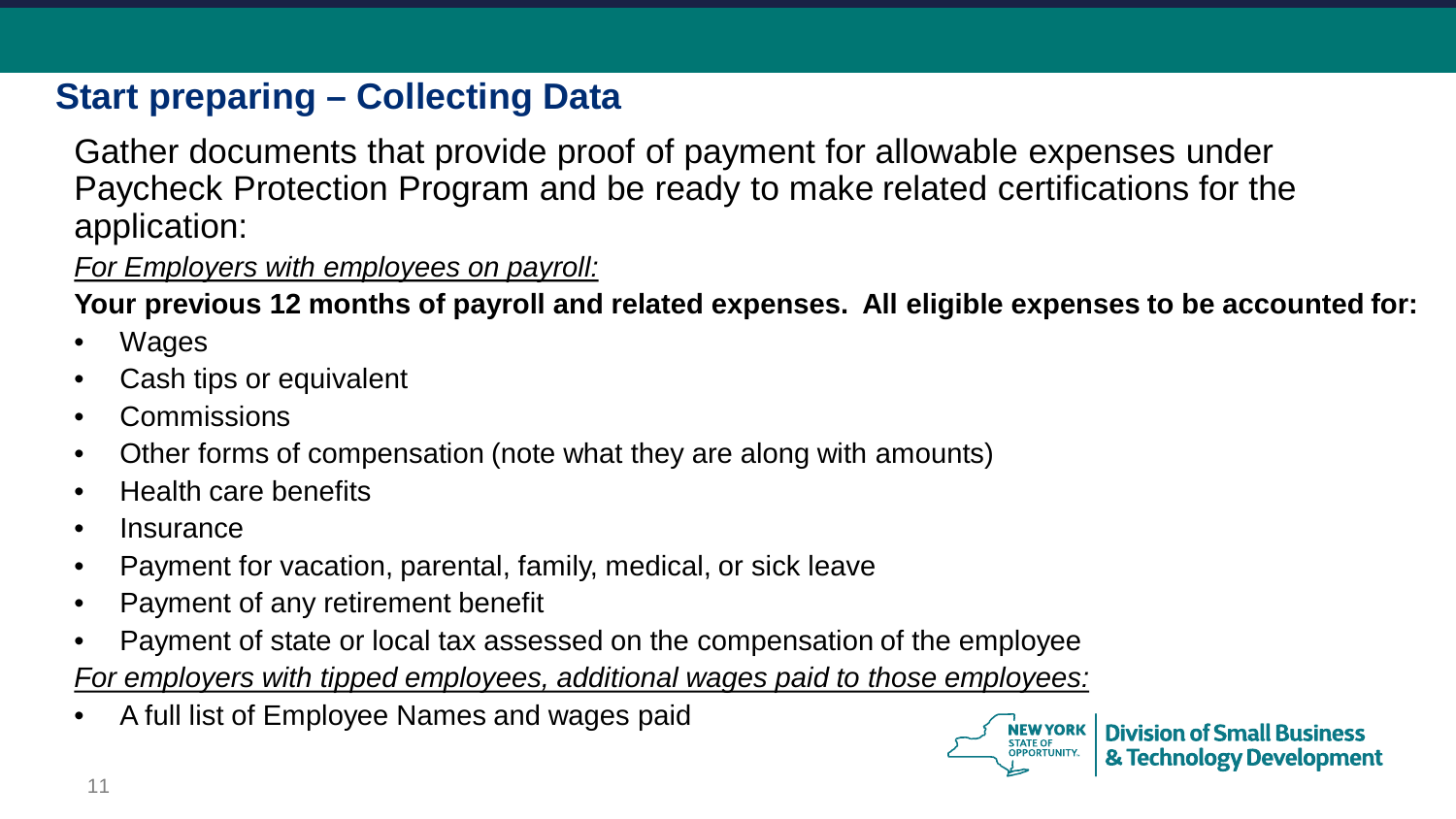### **Start preparing – Collecting Data (continued)**

#### *EXCLUDED Payroll Costs*:

- Compensation of an individual employee in excess of an annual salary of \$100,000, as prorated for the period February 15, to June 30, 2020
- Payroll taxes, railroad retirement taxes, and income taxes
- Any compensation of an employee whose principal place of residence is outside of the United States
- Qualified sick leave wages for which a credit is allowed under section 7001 of the Families First Coronavirus Response Act (Public Law 116– 5 127); or qualified family leave wages for which a credit is allowed under section 7003 of the Families First Coronavirus Response Act

#### *Other eligible expenses:*

#### **Interest on the mortgage obligation incurred in the ordinary course of business. Interest on other debt obligations incurred before Feb. 15, 2020. Rent on a leasing agreement.**

- Copy of a current lease
- Proof of rent paid

#### **Payments on utilities: Include bills and payments made for:**

- Electricity
- Gas
- Water
- Transportation
- Telephone
- Internet

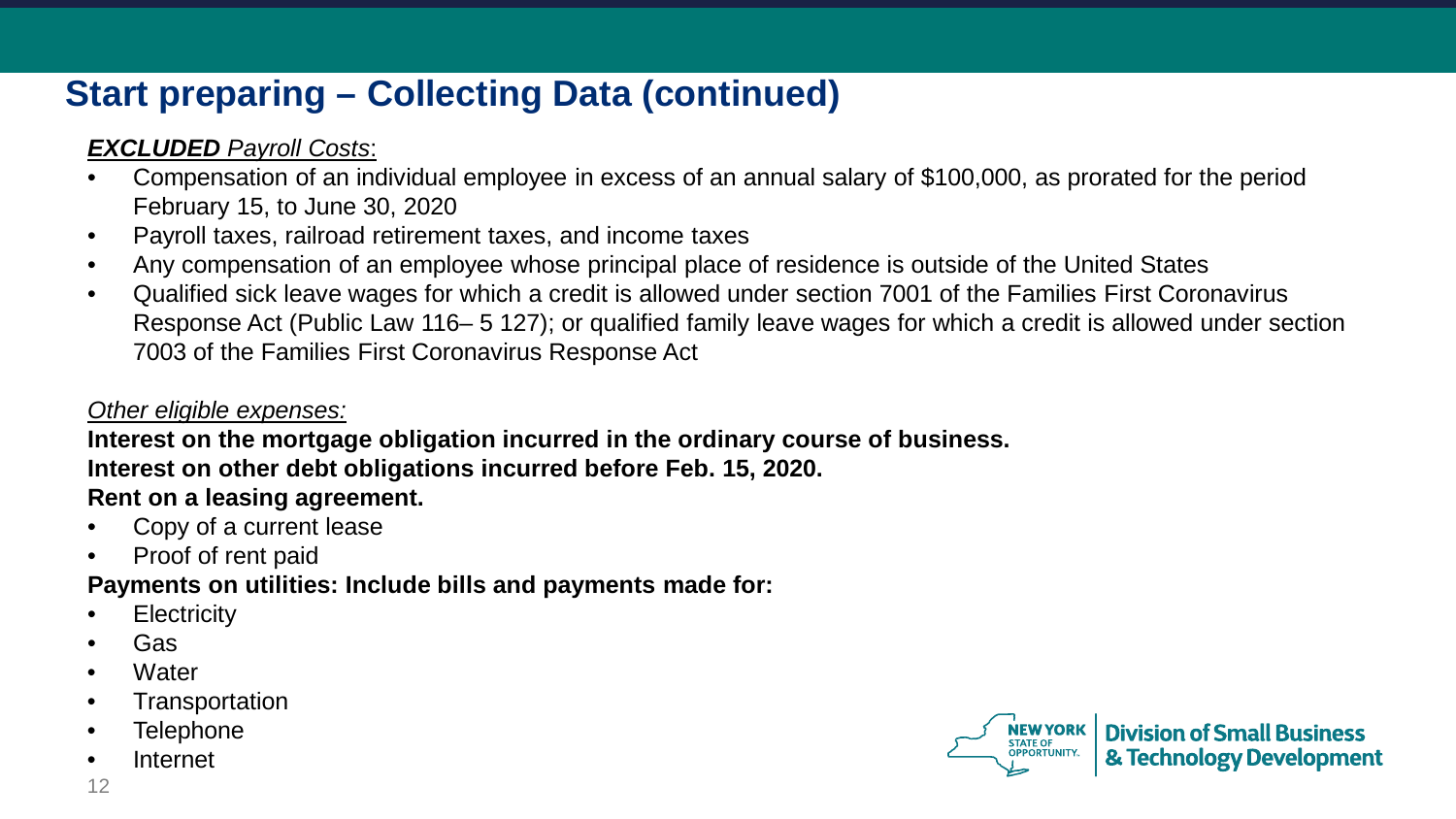### **Start preparing – Collecting Data (continued)**

*Be ready to commit to a good faith certification upon application:*

- 1. The uncertainty of current economic conditions makes the loan request necessary to support ongoing operations
- 2. The borrower will use the loan proceeds to retain workers and maintain payroll or make mortgage, lease, and utility payments
- 3. Borrower does not have an application pending for a loan duplicative of the purpose and amounts applied for here
- 4. From Feb. 15, 2020 to Dec. 31, 2020, the borrower has not received a loan duplicative of the purpose and amounts applied for here (Note: There is an opportunity to fold emergency loans made between Jan. 31, 2020 and the date this loan program becomes available into a new loan).

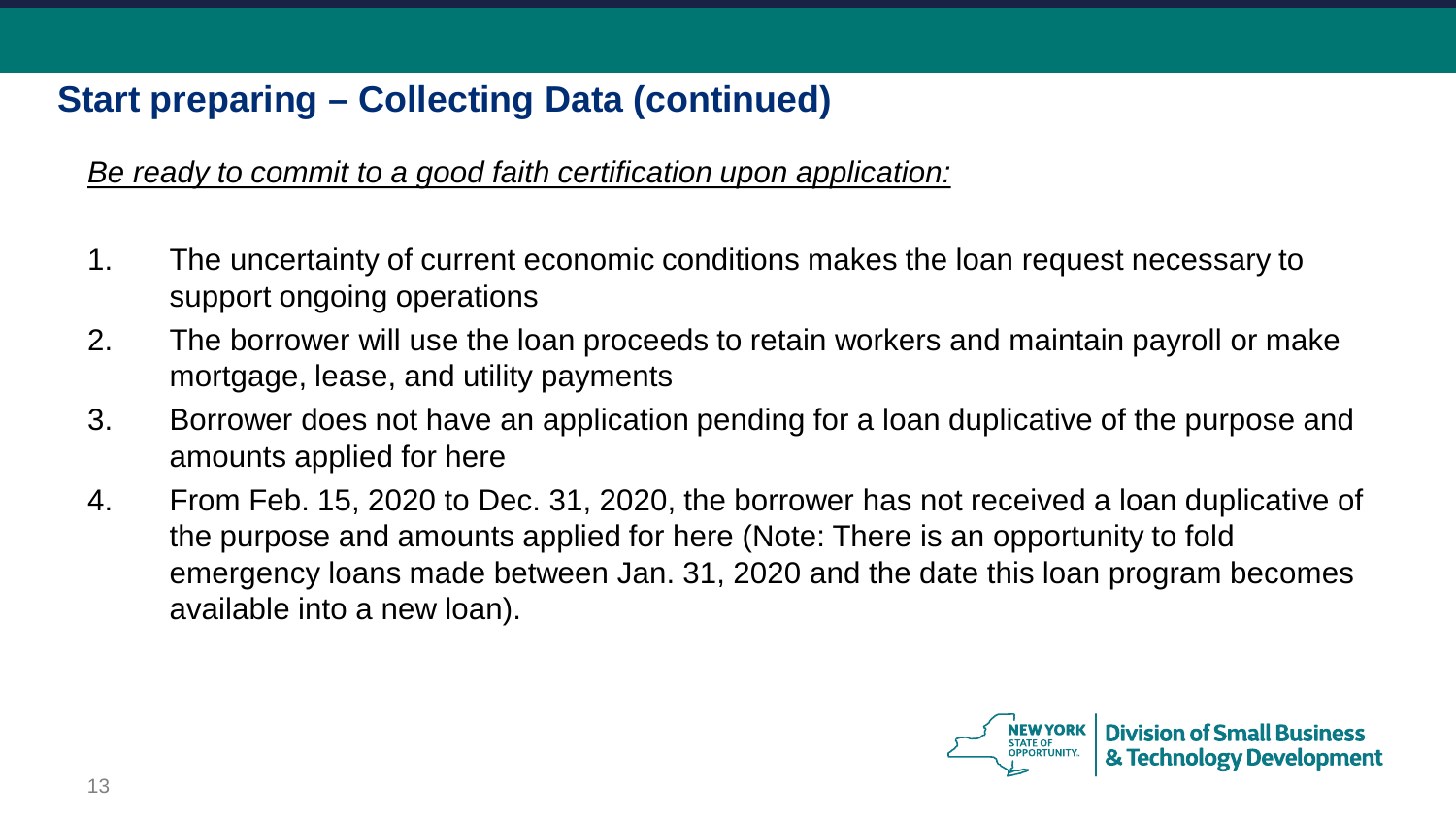# **PPP Considerations for Nonprofits**

The Paycheck Protection Program will provide critical financial support for many New York nonprofits during this emergency. However, a number of considerations should be taken into account before applying:

- If a reimbursement-based government contract covers a percentage of your payroll expense you may not be able to both receive reimbursement under your contract and loan forgiveness for same payroll expense. Foundation grant agreements may contain similar restrictions.
- Consider only applying for loans to fund uncovered staff or percentage of a staff person's salary, or contact your contract or grant administrator, or foundation representative, and ask for modification.
- Whether to apply for a loan, and the loan amount requested, must be based on the particular circumstances of each organization, including the organization's updated revenue and expense projections and the organization's capacity to repay the loan in the event it is not forgiven.
- Review bylaws and governance practices to see if Board or Board committee authorization is required.
- Review pre-existing loan agreements to see if lender approval is required.
- There is a funding cap on this program. So if you believe PPP is right for your organization, consider applying early.**NEW YORK Division of Small Business**

& Technology Development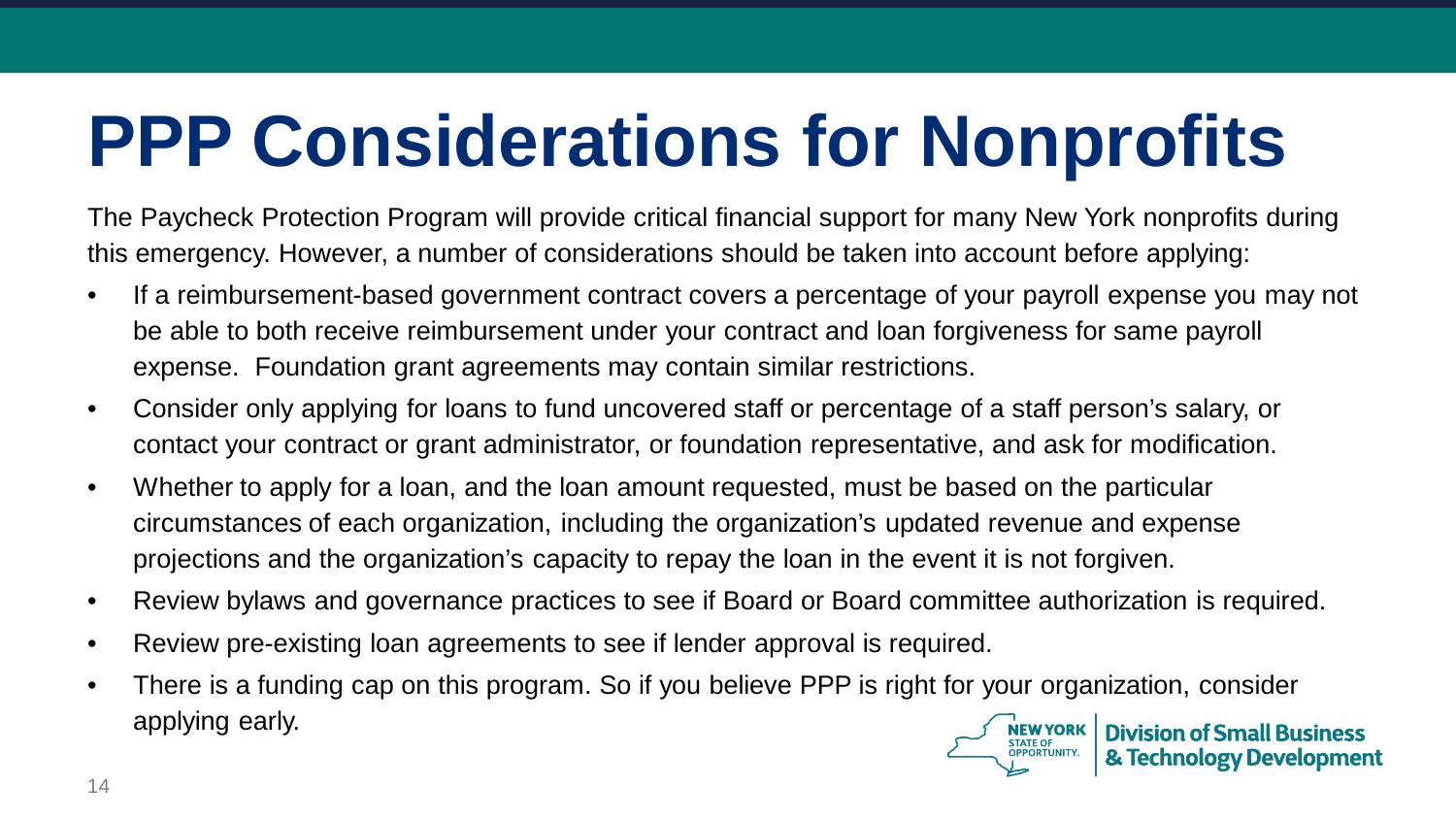|  |  | <b>Sample Application - subject to change</b> |  |
|--|--|-----------------------------------------------|--|
|--|--|-----------------------------------------------|--|

| Non-Profit $\square$ Vet Org $\square$ Tribal $\square$ Ind. Cost, $\square$ Self Employed $\square$<br><b>Business Legal Name</b>                                                                                                                                                                           |   |                                 |                                                                                                                                                                                                                                                                                                         | DBA or Tradename if applicable |   |                                                        |                                                                                                                               |                 |                 |
|--------------------------------------------------------------------------------------------------------------------------------------------------------------------------------------------------------------------------------------------------------------------------------------------------------------|---|---------------------------------|---------------------------------------------------------------------------------------------------------------------------------------------------------------------------------------------------------------------------------------------------------------------------------------------------------|--------------------------------|---|--------------------------------------------------------|-------------------------------------------------------------------------------------------------------------------------------|-----------------|-----------------|
|                                                                                                                                                                                                                                                                                                              |   | <b>Basiness Primary Address</b> |                                                                                                                                                                                                                                                                                                         |                                |   | Business TIN (F.P.,SSN)                                |                                                                                                                               |                 | Basiness Please |
|                                                                                                                                                                                                                                                                                                              |   |                                 |                                                                                                                                                                                                                                                                                                         |                                |   |                                                        |                                                                                                                               | ١               |                 |
|                                                                                                                                                                                                                                                                                                              |   |                                 |                                                                                                                                                                                                                                                                                                         |                                |   | <b>Primary Contact</b>                                 |                                                                                                                               |                 | Email Address   |
|                                                                                                                                                                                                                                                                                                              |   |                                 |                                                                                                                                                                                                                                                                                                         |                                |   |                                                        |                                                                                                                               |                 |                 |
| Average Monthly Payroll:                                                                                                                                                                                                                                                                                     | ś |                                 | X 2.5 equals Loan Amount:                                                                                                                                                                                                                                                                               |                                | ţ |                                                        |                                                                                                                               | Number of Jobs: |                 |
| Purpose of the loan                                                                                                                                                                                                                                                                                          |   |                                 |                                                                                                                                                                                                                                                                                                         |                                |   |                                                        |                                                                                                                               |                 |                 |
| (select more than one):                                                                                                                                                                                                                                                                                      |   |                                 | <b>DPayroll DRent/Mortgage Interest DUtilities DOther (cyplain):</b>                                                                                                                                                                                                                                    |                                |   |                                                        |                                                                                                                               |                 |                 |
|                                                                                                                                                                                                                                                                                                              |   |                                 | Applicant Ownership                                                                                                                                                                                                                                                                                     |                                |   |                                                        |                                                                                                                               |                 |                 |
| List all owners of Applicant with greater than 20% ownership stakes. Attach a separate sheet if necessary.                                                                                                                                                                                                   |   |                                 |                                                                                                                                                                                                                                                                                                         |                                |   |                                                        |                                                                                                                               |                 |                 |
| <b>Owner Name</b>                                                                                                                                                                                                                                                                                            |   |                                 | Title                                                                                                                                                                                                                                                                                                   | Ownership %                    |   | TIN (EIN,SSN)                                          |                                                                                                                               | Address         |                 |
|                                                                                                                                                                                                                                                                                                              |   |                                 |                                                                                                                                                                                                                                                                                                         |                                |   |                                                        |                                                                                                                               |                 |                 |
|                                                                                                                                                                                                                                                                                                              |   |                                 |                                                                                                                                                                                                                                                                                                         |                                |   |                                                        |                                                                                                                               |                 |                 |
| If questions (1) or (2) below any animarcal "Yes," the loost will not be approval,                                                                                                                                                                                                                           |   |                                 |                                                                                                                                                                                                                                                                                                         |                                |   |                                                        |                                                                                                                               |                 |                 |
|                                                                                                                                                                                                                                                                                                              |   |                                 | Ouestion<br>Is the Business or any owner presently suspended, debarred, proposed for debarment, declared ineligible, voluntarily excluded                                                                                                                                                               |                                |   |                                                        |                                                                                                                               |                 | Yes             |
| the gavenment?<br>3. Is the Business of any owner an owner of any other business or have common management with any other business? If yes,                                                                                                                                                                  |   |                                 | loan from SBA or any other Federal agency that is currently delinquent or has defaulted in the last 7 years and caused a loss to<br>attach a listing of all Affiliates and describe the relationship as addendum A.                                                                                     |                                |   |                                                        | Has the Business, any of its owners, or any business owned or controlled by any of them, ever obtained a direct or papranteed |                 |                 |
| 4. Has the Business received an SBA Economic Injury Disaster Loan between January 31, 2020 and April 3, 2020? Hyes,<br>provide details on a separate sheet identified as addendum B.<br>Applicants who are individuals and all 20% or preater moners of the basiness must answer the following apertions. If |   |                                 |                                                                                                                                                                                                                                                                                                         |                                |   |                                                        |                                                                                                                               |                 |                 |
| question (5) or (6) are anneered. "Yex" or question (7) is answered. "No", the least will not be approved.                                                                                                                                                                                                   |   |                                 |                                                                                                                                                                                                                                                                                                         |                                |   |                                                        |                                                                                                                               |                 | No              |
| s.<br>or parole?                                                                                                                                                                                                                                                                                             |   |                                 | Ourstion<br>Are you presently subject to an indictment, criminal information, arraignment, or other means by<br>which formal criminal charges are brought in any jurisdiction, or presently incircented, on probation                                                                                   |                                |   |                                                        |                                                                                                                               |                 | <b>Yes</b>      |
|                                                                                                                                                                                                                                                                                                              |   |                                 |                                                                                                                                                                                                                                                                                                         |                                |   | Initial here to confirm your response to question 5 -- |                                                                                                                               |                 |                 |
| $\sim$                                                                                                                                                                                                                                                                                                       |   |                                 | Within the last 7 years, for any felony or misdemeance for a crime against a minor, have you: 1) been<br>convicted; 2) pleaded guilty; 3) pleaded nolo contendere; 4) been placed on pretrial diversion; or 5) been<br>placed on any form of parole or probation (including probation before judgment)? |                                |   |                                                        |                                                                                                                               |                 |                 |
|                                                                                                                                                                                                                                                                                                              |   |                                 |                                                                                                                                                                                                                                                                                                         |                                |   | Initial here to confirm your response to question 6 -- |                                                                                                                               |                 |                 |
| $7 -$                                                                                                                                                                                                                                                                                                        |   |                                 | I am a U.S. Citizen OR. I I have Lawful Permanent Resident status                                                                                                                                                                                                                                       |                                |   | <b>DE Nov</b>                                          |                                                                                                                               |                 |                 |
|                                                                                                                                                                                                                                                                                                              |   |                                 |                                                                                                                                                                                                                                                                                                         |                                |   | Initial here to confirm your response to question 7 -- |                                                                                                                               |                 |                 |
|                                                                                                                                                                                                                                                                                                              |   |                                 |                                                                                                                                                                                                                                                                                                         |                                |   |                                                        |                                                                                                                               |                 |                 |
|                                                                                                                                                                                                                                                                                                              |   |                                 |                                                                                                                                                                                                                                                                                                         |                                |   |                                                        |                                                                                                                               |                 |                 |
|                                                                                                                                                                                                                                                                                                              |   |                                 |                                                                                                                                                                                                                                                                                                         |                                |   |                                                        |                                                                                                                               |                 |                 |
|                                                                                                                                                                                                                                                                                                              |   |                                 |                                                                                                                                                                                                                                                                                                         |                                |   |                                                        |                                                                                                                               |                 |                 |
|                                                                                                                                                                                                                                                                                                              |   |                                 |                                                                                                                                                                                                                                                                                                         |                                |   |                                                        |                                                                                                                               |                 |                 |

|                                                         | <b>Paycheck Protection Program</b><br><b>Application Form</b>                                                                                                                                                                                                                                                                                                                                                                                                                                                                                                                                                                                                             | OMB Council No. 3245-<br>Engineer Date 46/30/2020 |
|---------------------------------------------------------|---------------------------------------------------------------------------------------------------------------------------------------------------------------------------------------------------------------------------------------------------------------------------------------------------------------------------------------------------------------------------------------------------------------------------------------------------------------------------------------------------------------------------------------------------------------------------------------------------------------------------------------------------------------------------|---------------------------------------------------|
|                                                         | By Signing Below, You Make the Following Representations, Authorizations, and Certifications                                                                                                                                                                                                                                                                                                                                                                                                                                                                                                                                                                              |                                                   |
|                                                         |                                                                                                                                                                                                                                                                                                                                                                                                                                                                                                                                                                                                                                                                           |                                                   |
| REPRESENTATIONS AND AUTHORIZATIONS<br>I represent that: |                                                                                                                                                                                                                                                                                                                                                                                                                                                                                                                                                                                                                                                                           |                                                   |
|                                                         | · I have read the Statements Required by Law and Executive Order included in this form, and I understand them.                                                                                                                                                                                                                                                                                                                                                                                                                                                                                                                                                            |                                                   |
| ٠<br>٠                                                  | I will comply, wherever applicable, with the civil rights and other limitations in this form.<br>All SBA loan proceeds will be used only for business related purposes as specified in the loan application.                                                                                                                                                                                                                                                                                                                                                                                                                                                              |                                                   |
|                                                         | To the extent feasible, I will purchase only American-made equipment and products.                                                                                                                                                                                                                                                                                                                                                                                                                                                                                                                                                                                        |                                                   |
|                                                         | The Applicant is not engaged in any activity that is illegal under federal, state or local law.                                                                                                                                                                                                                                                                                                                                                                                                                                                                                                                                                                           |                                                   |
|                                                         | For Applicants who are individuals and all Associates: I authorize the SBA to request criminal record information about me from criminal justice<br>agencies for the purpose of determining my cligibility for programs authorized by the Small Business Act, as amended.                                                                                                                                                                                                                                                                                                                                                                                                 |                                                   |
| CERTIFICATIONS                                          |                                                                                                                                                                                                                                                                                                                                                                                                                                                                                                                                                                                                                                                                           |                                                   |
|                                                         | The Business and each 20% or greater owner must certify in good faith to all of the below by initialing next to each one:                                                                                                                                                                                                                                                                                                                                                                                                                                                                                                                                                 |                                                   |
|                                                         | Current economic uncertainty makes this loan request necessary to support the ongoing operations of the Applicant.                                                                                                                                                                                                                                                                                                                                                                                                                                                                                                                                                        |                                                   |
|                                                         | The funds will be used to retain workers and maintain payroll or nuke mortgage payments. Icase payments, and utility payments: I<br>understand that if the funds are used for unauthorized purposes, the federal government may pursue criminal fraud charges.                                                                                                                                                                                                                                                                                                                                                                                                            |                                                   |
| to the lender.                                          | Decumentation verifying the number of full-time equivalent employees on payroll as well as the dollar amounts of payroll costs, covered<br>mortgage interest payments, covered rent payments, and covered utilities for the eight week period following this loan will be provided                                                                                                                                                                                                                                                                                                                                                                                        |                                                   |
| amount may be for non-payroll costs.                    | Loan forgiveness will be provided for the sum of documented payroll costs, covered mortgage interest payments, covered rent payments,<br>and covered utilities. Due to likely high subscription, it is anticipated that not more than twenty-five percent (25%) of the forgiven                                                                                                                                                                                                                                                                                                                                                                                           |                                                   |
| loan under this program.                                | During the period beginning on February 15, 2020 and ending on December 31, 2020, the Applicant has not and will not receive another                                                                                                                                                                                                                                                                                                                                                                                                                                                                                                                                      |                                                   |
|                                                         | I further certify that the information provided in this application and the information that I have provided in all supporting<br>documents and forms is true and accurate. I realize that knowingly making a false statement to obtain a guaranteed loan from SBA is<br>punishable under 18 USC 1001 and 3571 by imprisonment of not more than five years and/or a fine of up to \$250,000; under 15 USC<br>645 by imprisonment of not more than two years and/or a fine of not more than \$5,000; and, if subtritted to a Federally insured<br>institution, under 18 USC 1014 by imprisonment of not more than thirty years and/or a fine of not more than \$1,000,000. |                                                   |
|                                                         | I acknowledge that the lender will calculate the eligible loan amount using tax documents I have submitted. I affirm that these<br>tax documents are identical to those I submitted to the IRS. I also understand, acknowledge and agree that the Lender can share<br>the tax information with SBA's authorized representatives, including authorized representatives of the SBA Office of hupector<br>General, for the purpose of compliance with SBA Loan Program Requirements and all SBA reviews.                                                                                                                                                                     |                                                   |
| Signature of Authorized Representative of Business      | Date                                                                                                                                                                                                                                                                                                                                                                                                                                                                                                                                                                                                                                                                      |                                                   |
|                                                         |                                                                                                                                                                                                                                                                                                                                                                                                                                                                                                                                                                                                                                                                           |                                                   |
| Print Name                                              | Title                                                                                                                                                                                                                                                                                                                                                                                                                                                                                                                                                                                                                                                                     |                                                   |
| Signature of Owner of Applicant Business                | Date                                                                                                                                                                                                                                                                                                                                                                                                                                                                                                                                                                                                                                                                      |                                                   |
| Print Name                                              | Title                                                                                                                                                                                                                                                                                                                                                                                                                                                                                                                                                                                                                                                                     |                                                   |
|                                                         |                                                                                                                                                                                                                                                                                                                                                                                                                                                                                                                                                                                                                                                                           |                                                   |
| CDA Come 1992 increase                                  | 2                                                                                                                                                                                                                                                                                                                                                                                                                                                                                                                                                                                                                                                                         |                                                   |
|                                                         |                                                                                                                                                                                                                                                                                                                                                                                                                                                                                                                                                                                                                                                                           |                                                   |
|                                                         | <b>NEW YORK</b>                                                                                                                                                                                                                                                                                                                                                                                                                                                                                                                                                                                                                                                           |                                                   |
|                                                         |                                                                                                                                                                                                                                                                                                                                                                                                                                                                                                                                                                                                                                                                           | <b>Division of Small Business</b>                 |
|                                                         | <b>STATE OF</b>                                                                                                                                                                                                                                                                                                                                                                                                                                                                                                                                                                                                                                                           |                                                   |